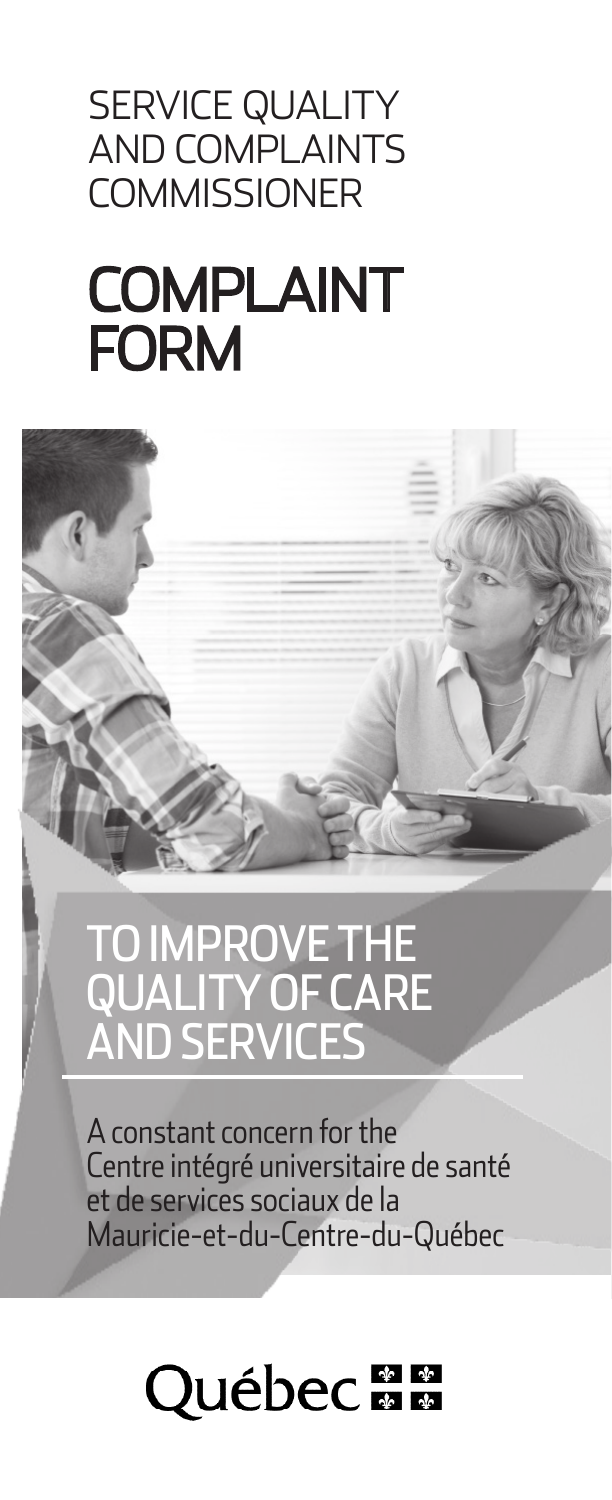#### **WHAT TO DO IN CASE OF A DISSATISFACTION?**

First and foremost, it is preferable to speak with th person in charge of the concerned sector. The staff in place will do their best to answer you.

If you remain dissatisfied and wish to file a complaint, you can do so:

- **Verbally,** by contacting the Commissioner;
- In writing, by completing the complaint form on the back;
- **Online,** see the electronic form available on the website.

#### **POSSIBLE ACCOMPANIMENT**

You can be assisted in your efforts to file your complaint:

**Centre d'assistance et d'accompagnement aux plaintes (CAAP) Mauricie et Centre-du-Québec** 634, 4<sup>e</sup> rue de la Pointe Shawinigan (Québec) G9N 1G8 Phone: 819 537-3911 Toll free: 1 877 767-2227 info@caap-mcq.qc.ca

Note that it is always possible to be accompanied by **CIUSSS MCQ user's committees**:

CUCI.usagers.ciusssmcq@ssss.gouv.qc.ca 819 378-4083 ext.1463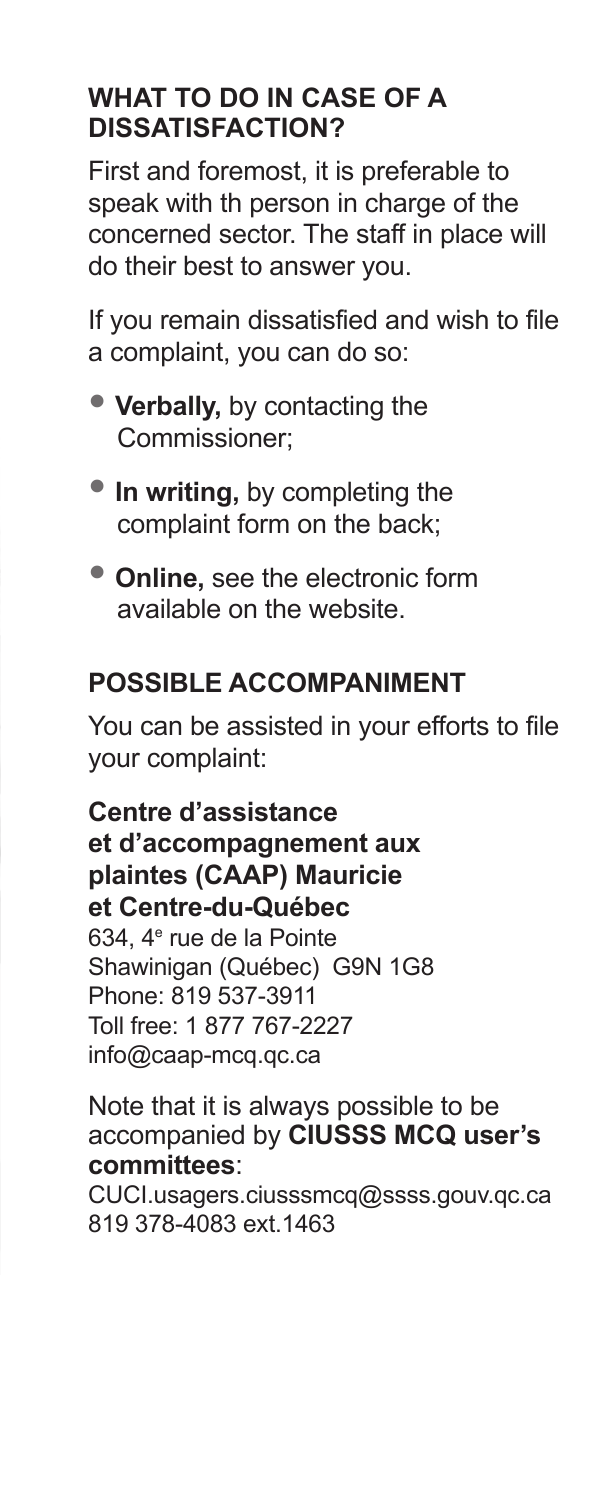#### **SERVICE QUALITY AND COMPLAINTS COMMISSIONER'S ROLE**

The commissioner ensures respect for users's rights and the diligent handling of their complaints. If necessary, he recommends measures to improve the quality of care and services.

The commissioner will investigate your complaint in collaboration with the branch concerned.

If your complaint concerns a doctor, a dentist, a pharmacist ou a medical resident, the Commissioner will send it to the examining doctor.

#### **Your complaint wil be handled with diligence, seriousness and confidentiality.**

#### **WHO CAN COMPLAIN?**

- Any user who has received, receives of requires the care and services of the institution;
- The user's representative;
- The heirs or legal respresentatives of a deceased user.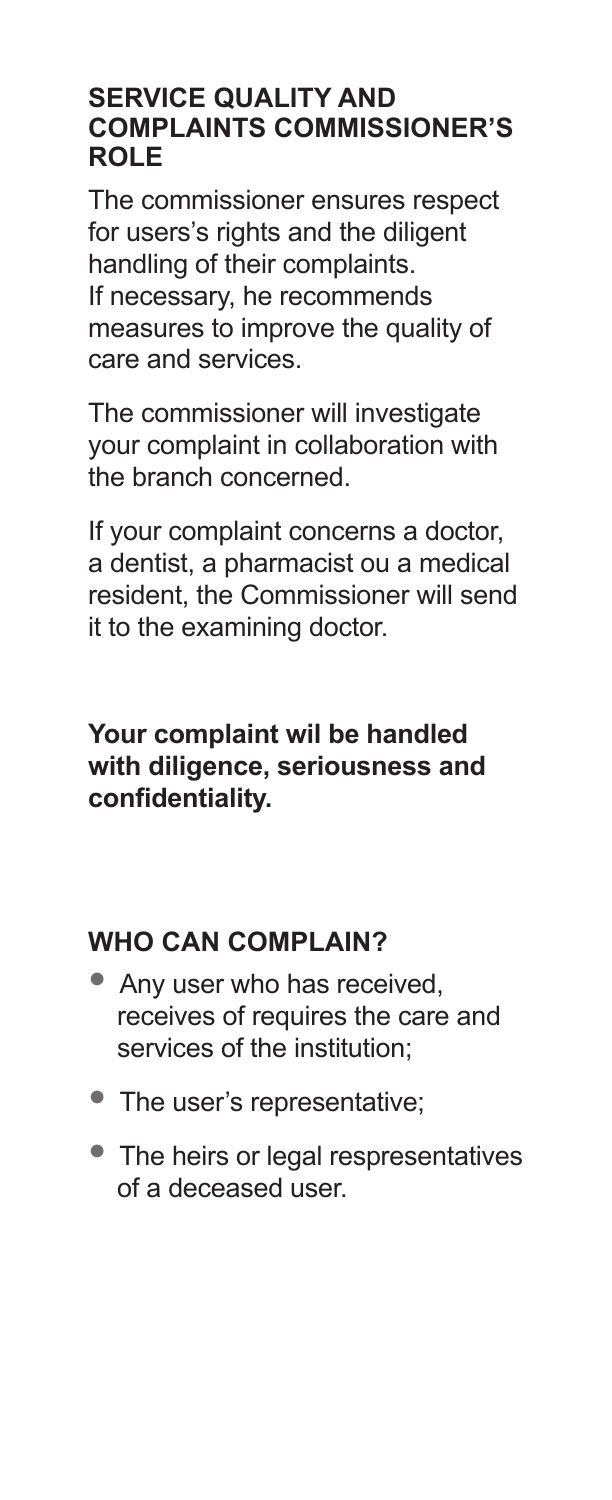#### **HOW TO CONTACT THE COMMISSIONER?**

- **Phone :** 1 888 693-3606
- **Email :** commissaires.plaintes04@ssss.gouv.qc.ca
- **Online form :** www.ciusssmcq.ca/plaintes
- **Address :** 155, rue Toupin Trois-Rivières, Qc G8T 3Z8

#### **HOW TO REACH THE USER'S COMMITTEE OF YOUR TERRITORY?**

## The CIUSSS MCQ ethic code is available in our facilities and on our website:

### www.ciusssmcq.ca

Centre intégré universitaire de santé et de services sociaux de la Mauricie-etdu-Centre-du-Ouébec  $+ 1 + 1$ ebec HH